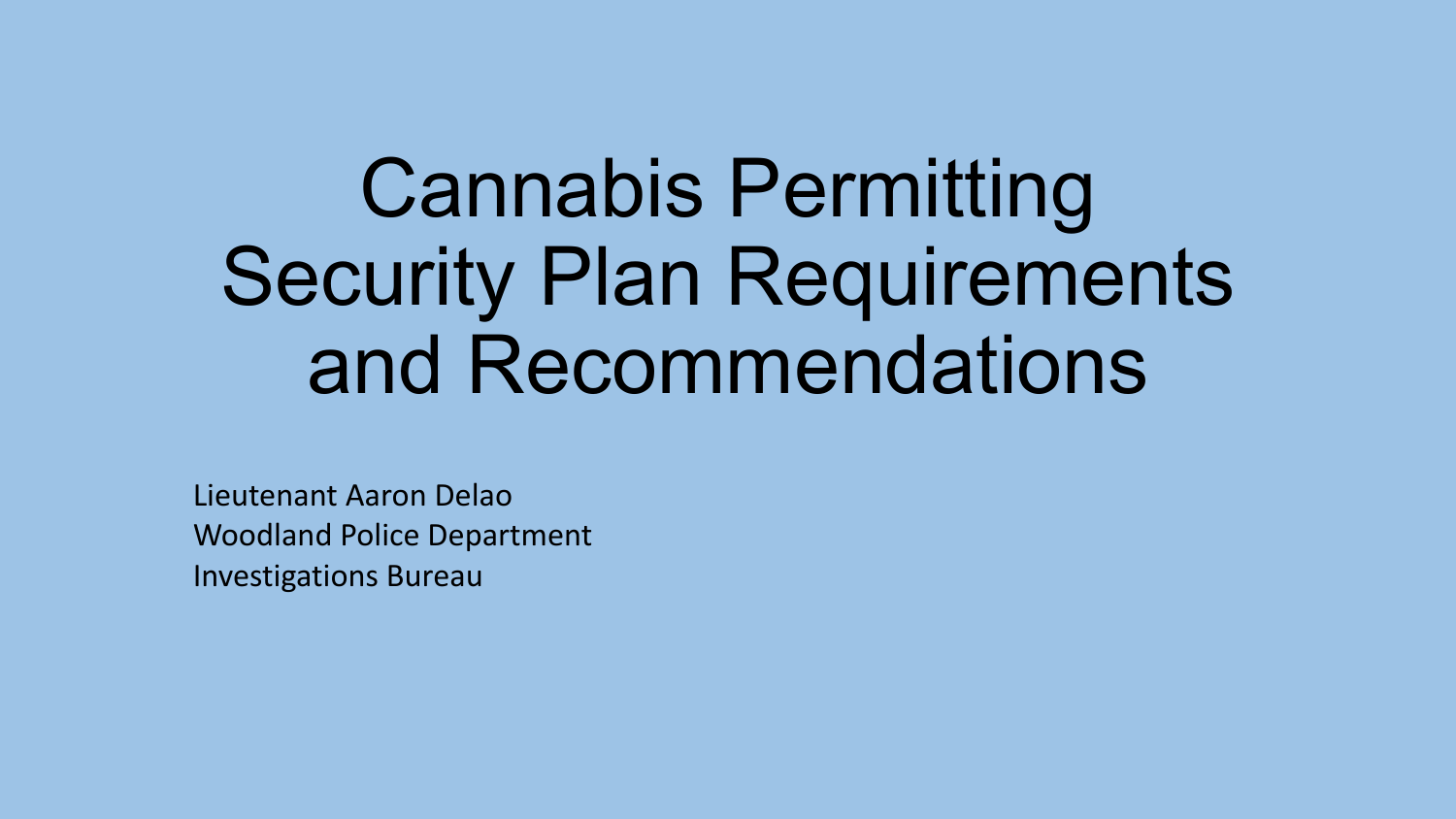#### Live scan review

- $\triangleright$  All applicants submit to a live scan at a designated service provider (https://oag.ca.gov/fingerprints/locations).
- Department of Justice (DOJ) conducts a background check.

 DOJ returns background check via email. Results are reviewed for disqualifying conviction history. Convictions which may result in disqualification include crimes of moral turpitude and may include but are not limited to the following: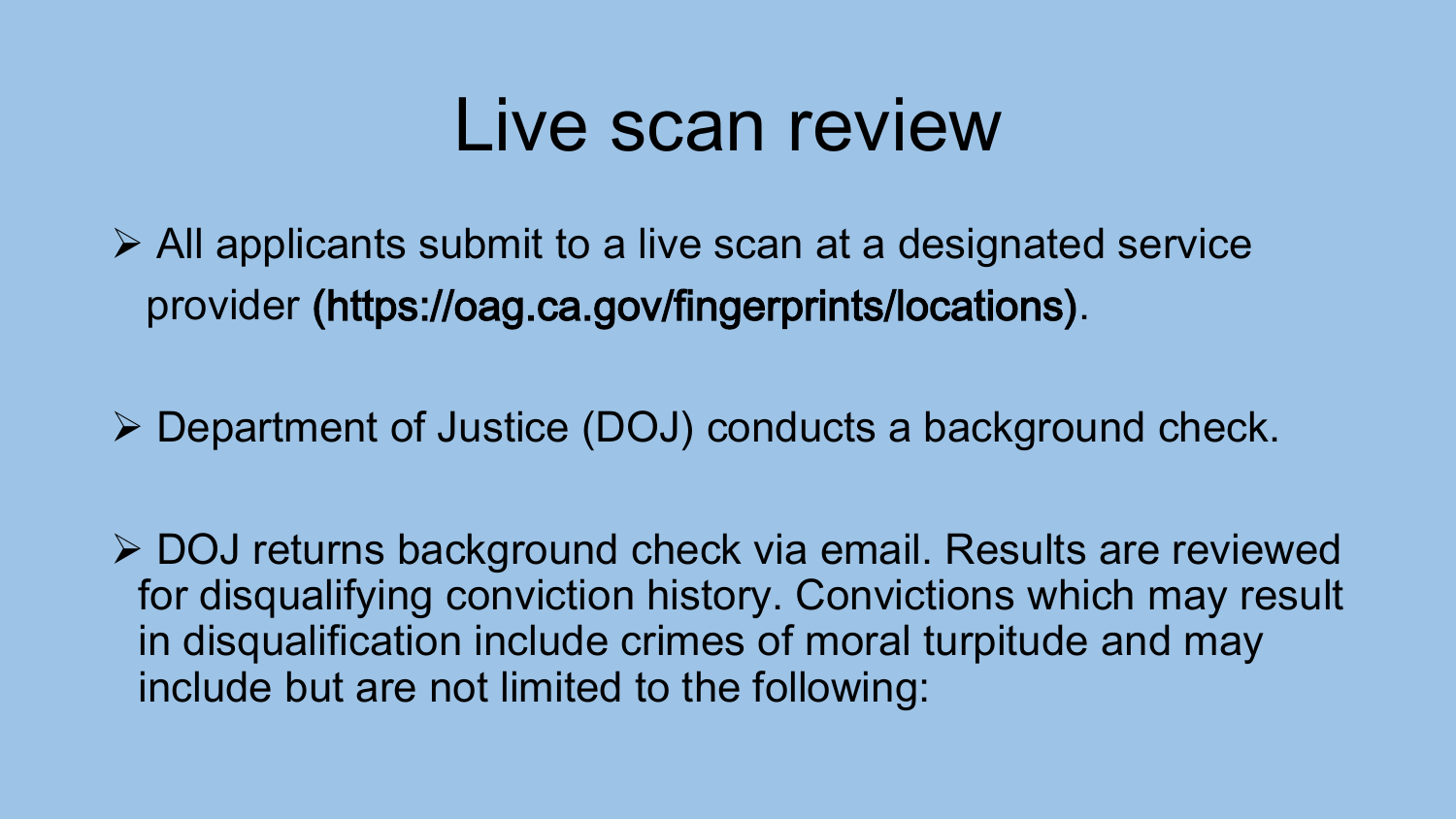# Disqualifying Convictions

- a) Health and Safety Code Sections 11350 et al (pertaining to controlled substances, with the exception of marijuana related offenses)
- b) Penal Code Section 187 (homicide)
- c) Penal Code Section 207 (kidnapping)
- d) Penal Code Section 211 (robbery)
- e) Penal Code Sections 240-248 (assault & battery)
- f) Penal Codes Specific to Crimes Against Persons Involving Sexual Assault, and Crimes Against Public Decency and Good Morals (Sections 261-368.5)
- h) Penal Code Section 450 (arson)
- i) Penal Code Sections 458-464 (burglary)
- j) Penal Code Sections 470-483.5 (forgery)
- k) Penal Code Sections 484-502.9 (larceny)
- l) Penal Code Sections 503-515 (embezzlement)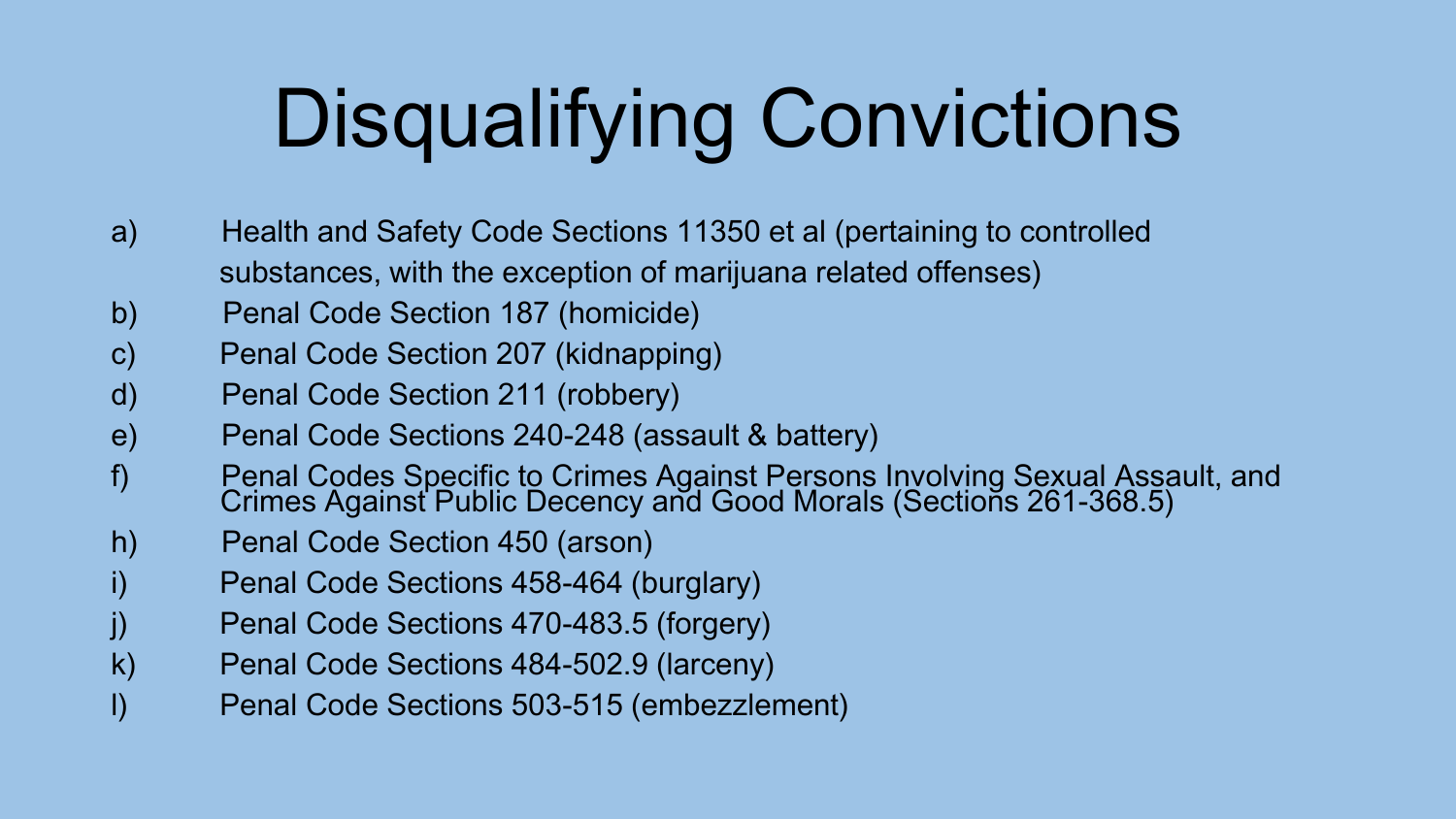#### Loss Prevention

#### Security Plans Shall Address the Following:

- **≻Burglary prevention**
- Employee loss prevention
- Armed robbery prevention / response plan
- **≻Storage of large amounts U.S. Currency on site**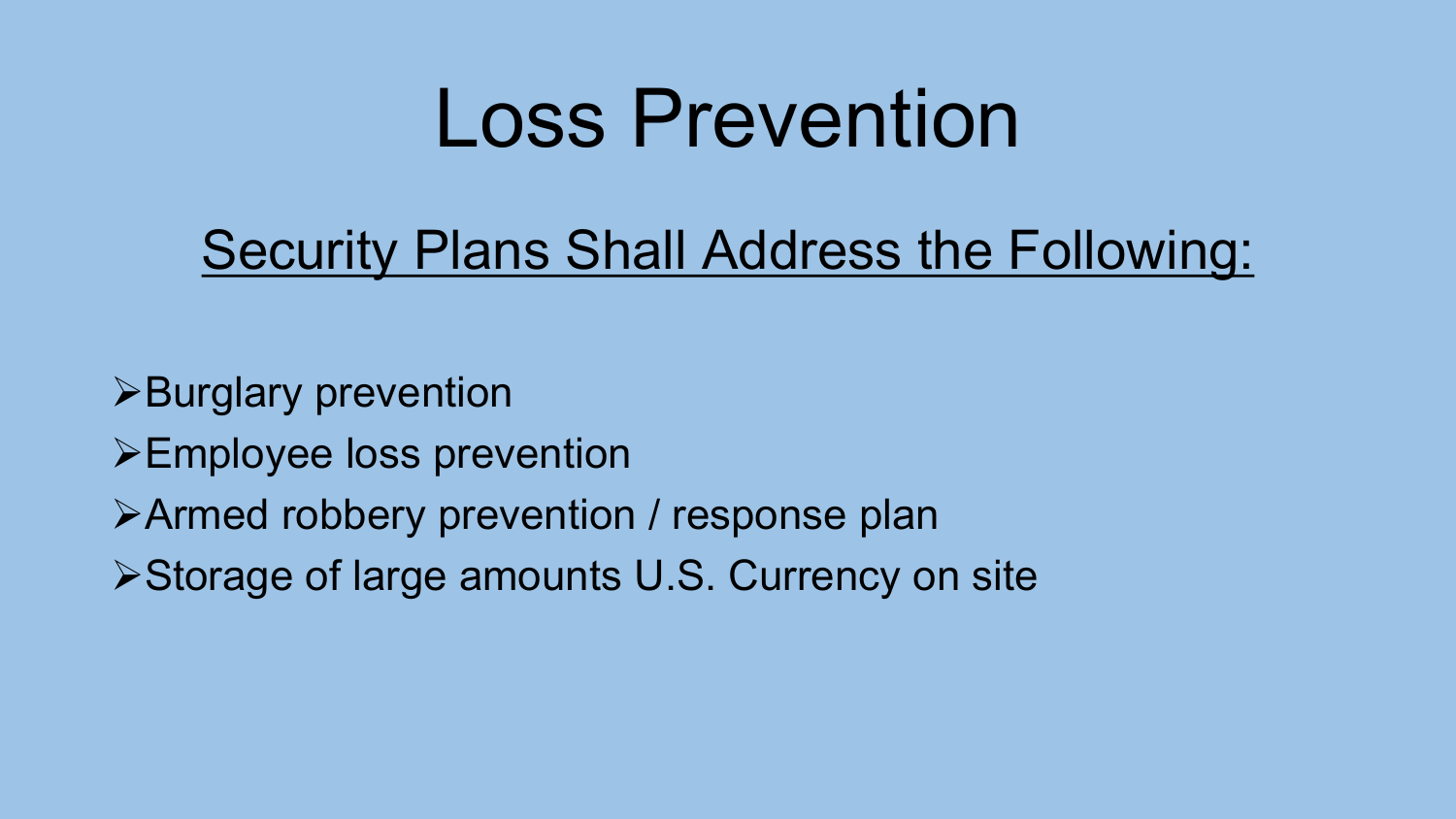## Security Requirements

Requirements of all security plans shall address the following:

- **≻ Security Cameras**
- **≻ Alarm Systems**
- $\triangleright$  Lighting
- **▶ Security Guards**
- $\triangleright$  Secured areas/locking mechanisms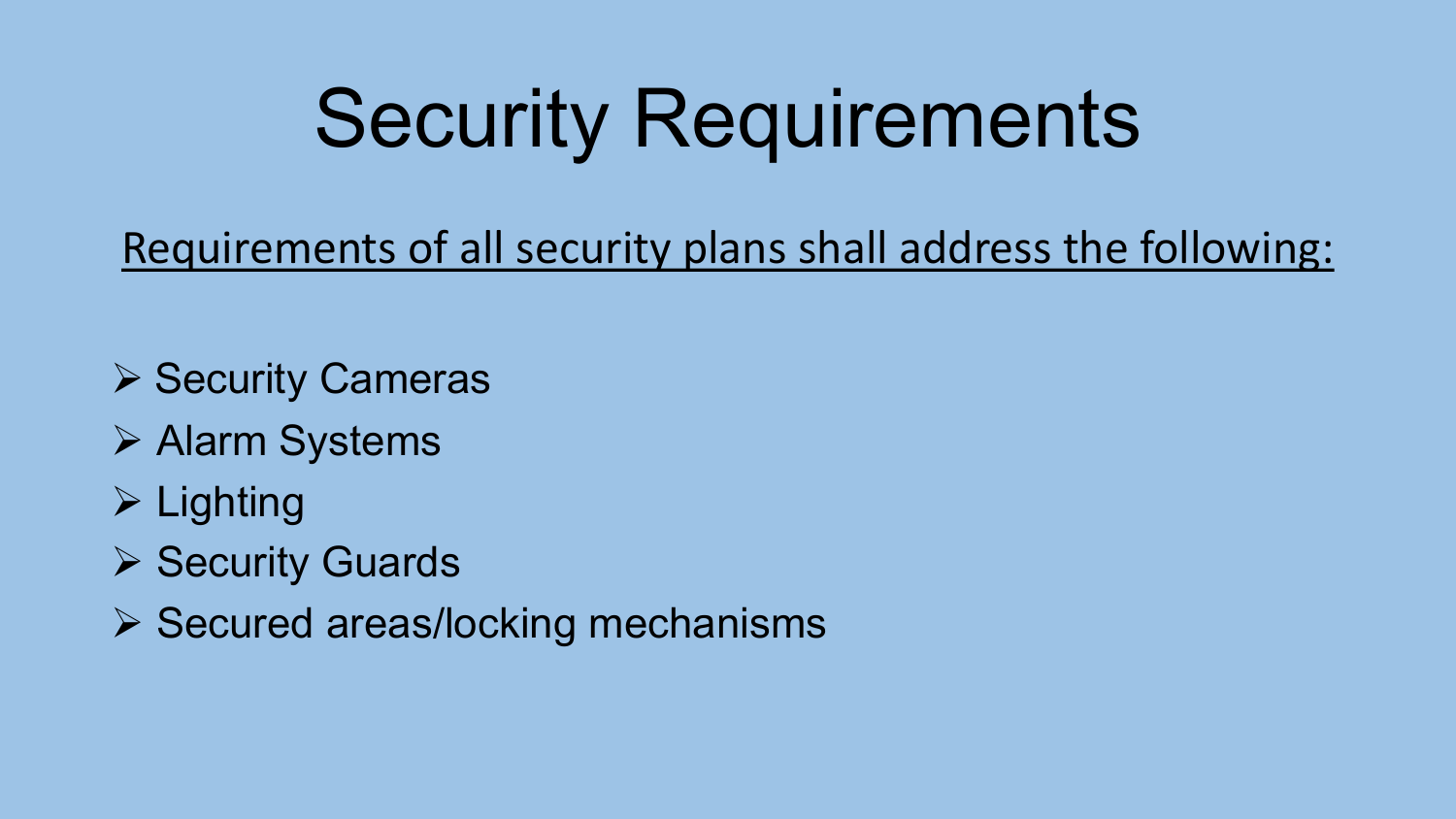### Security Cameras

- Security cameras shall be installed and maintained in good condition, and the camera and recording system must be of adequate quality, color rendition and resolution to allow the identification of an individual.
- Security surveillance video cameras shall be installed and maintained in good working order to provide coverage on a twentyfour (24) hour basis of all internal and exterior areas where Cannabis is weighed, manufactured, packaged, stored, & transferred. The security surveillance cameras shall be oriented in a manner that provides clear and certain identification of all individuals within those areas. The recordings shall be maintained at the permitted property for a period of thirty (30) days.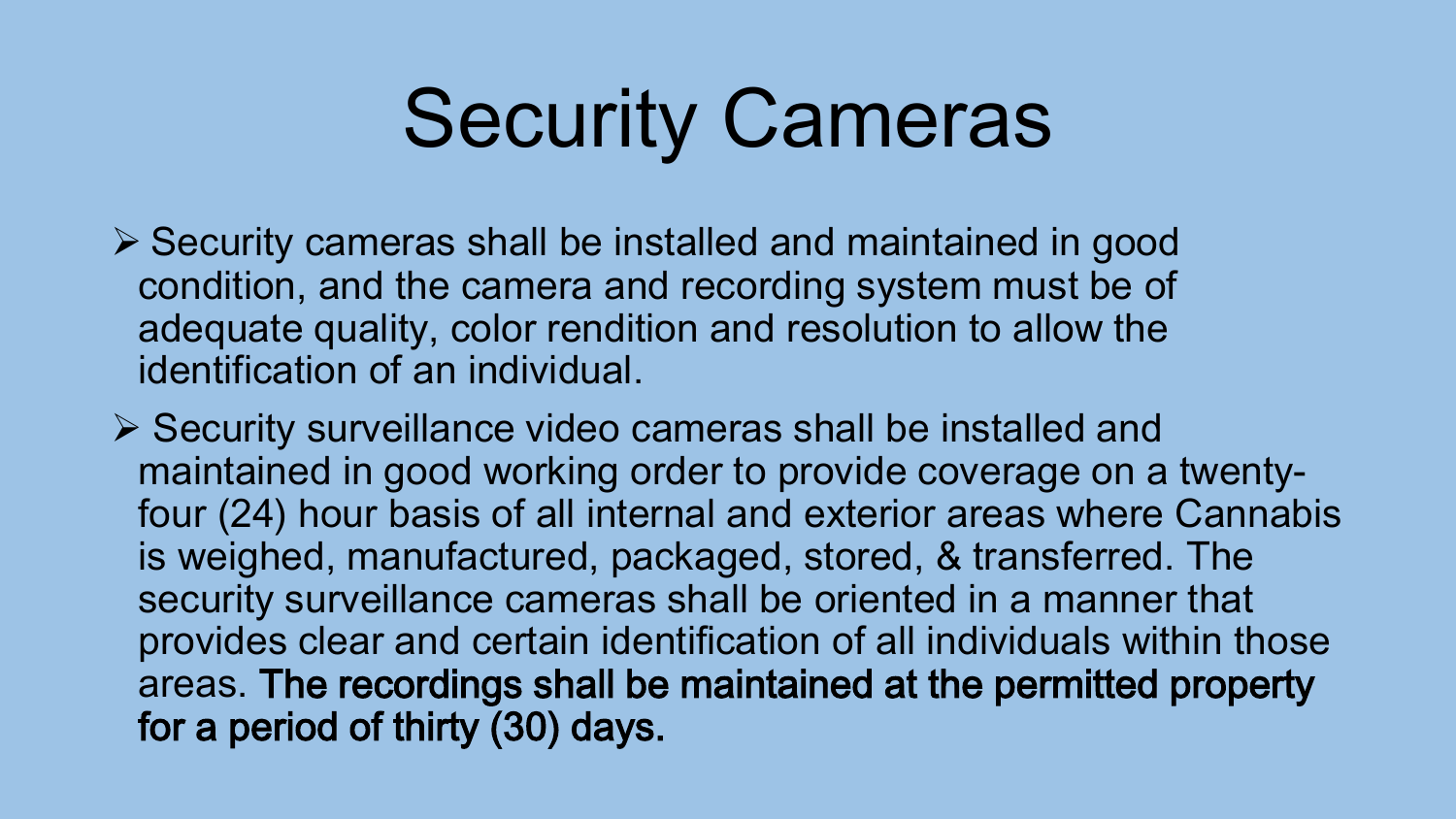## Alarm Systems

- All permitted cannabis facilities shall be alarmed with a professionally installed centrally-monitored fire and burglar alarm system.
- $\triangleright$  The alarm shall be monitored by an alarm company properly licensed by the State of California Department of Consumer Affairs Bureau of Security and Investigative Services in accordance with California Business & Professions Code § 7590 et seq., and whose agents are properly licensed and registered under applicable law.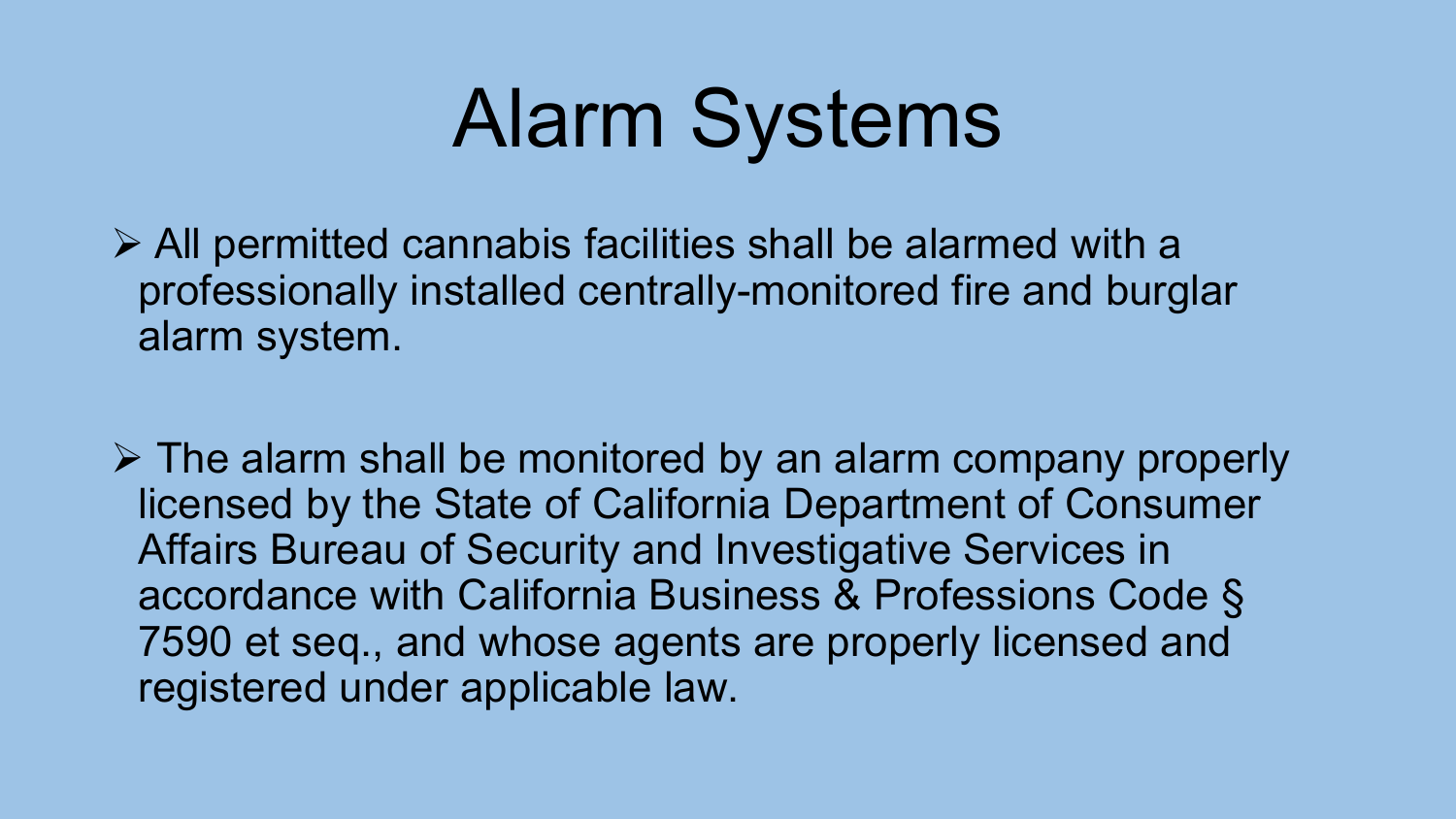## Alarm Systems (cont.)

 $\triangleright$  Section 13-5-9 of the City Code requires applicants to obtain an alarm permit through Woodland Police Department prior to installing an alarm.

Permitted Cannabis businesses shall identify a local site contact person who will be responsible for the alarm use and shall provide and keep current full contact information to the Woodland Police Department dispatch database as part of the alarm permitting process.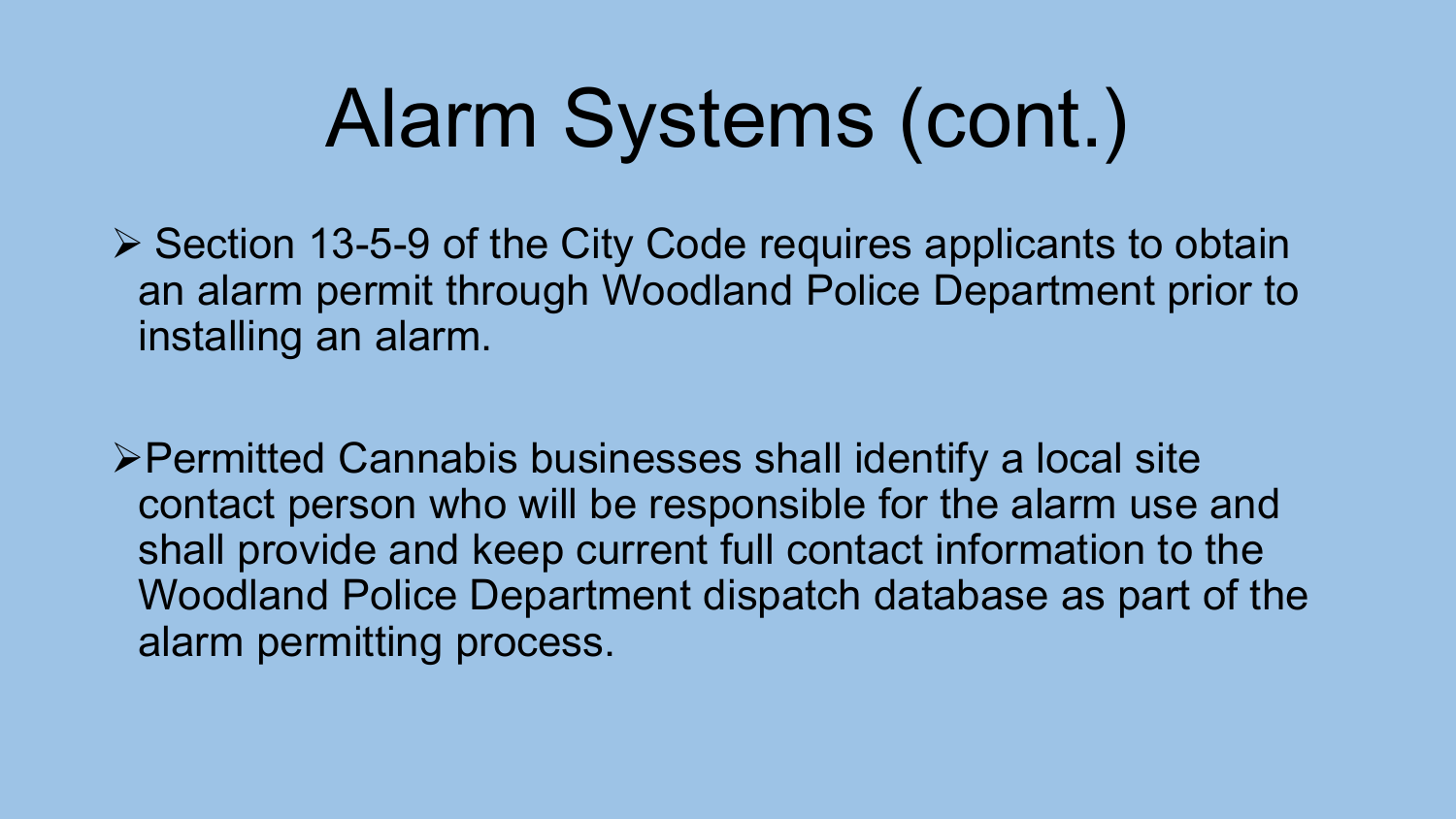# Lighting

 Cannabis facilities shall maintain adequate exterior lighting in the parking areas and entry/exit points to help provide safety for employees, vendors, inspecting officials, and security personnel.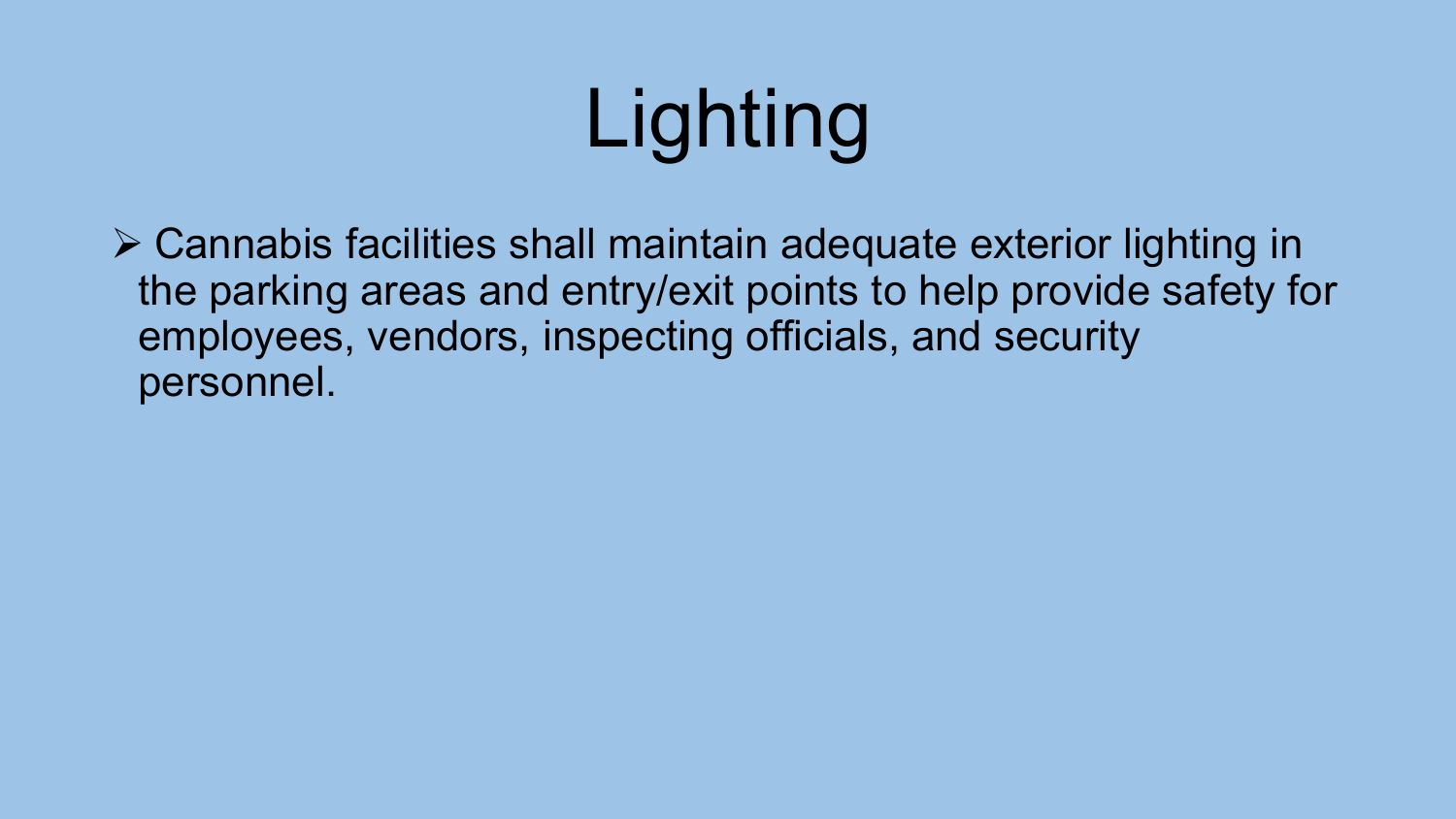## Security Guards

- $\triangleright$  Security guards are optional for Marijuana businesses that do not have face to face contact with the public (manufacturing, processing, testing).
- ▶ During Business Hours, permitted businesses that have contact with the public, outside vendors, or non-employees (except licensing officials) shall provide a minimum of one security guard.
- $\triangleright$  All security guards shall be duly licensed by the State of California, Department of Consumer Affairs. Each security guard shall possess a "Security Guard Card" at all times. The guards shall be dressed in clothing that easily identifies them as security.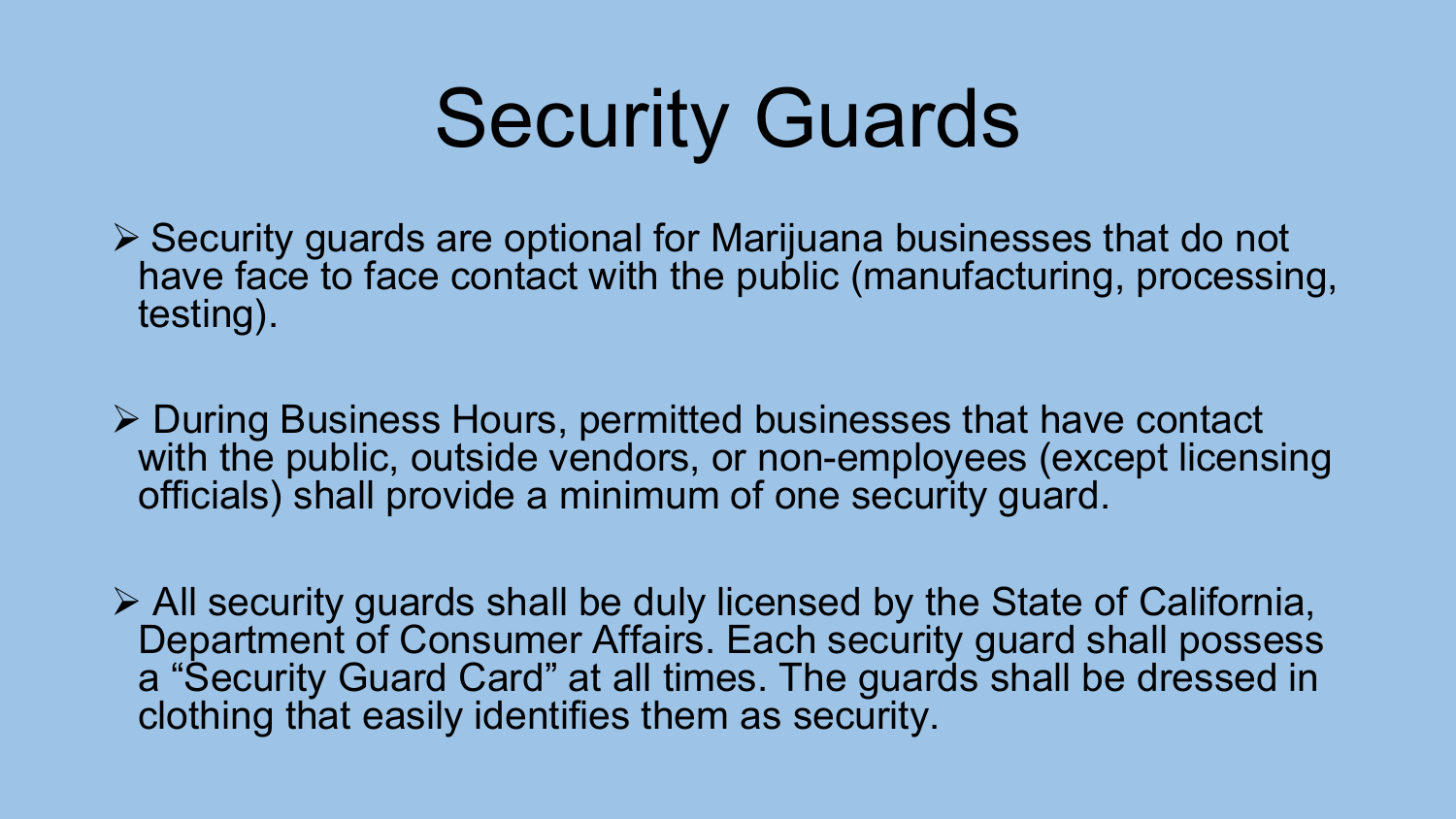#### Secured Areas/Locks

- Windows and roof hatches at the property shall be secured so as to prevent unauthorized entry and also equipped with latches that may be released quickly from the inside to allow exit in the event of an emergency.
- ▶ All points of ingress and egress to a permitted cannabis business shall be secured with Building Code compliant commercial-grade, non-residential door locks or window locks.
- Emergency access. Security measures shall be designed to ensure emergency access in compliance the California Fire Code and Woodland Fire Department standards.